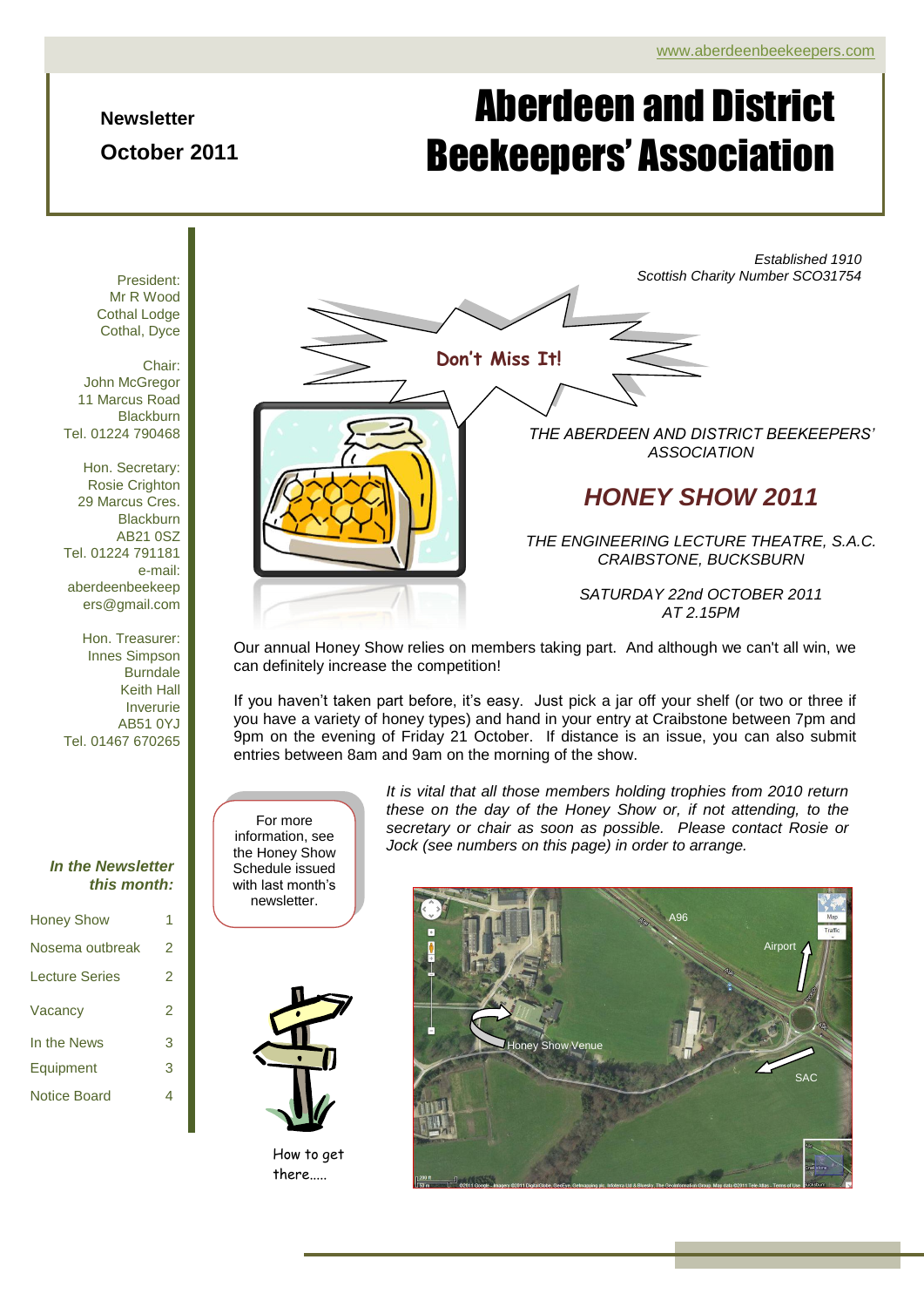#### Page 2 of 4 ADBA Newsletter

#### Nosema Ceranae Reaches Scotland

On the 23<sup>rd</sup> of September, a news release from the Scottish Government announced that the bee disease Nosema Ceranae had been confirmed in Scotland for the first time. Three samples of bees sent to Science and Advice for Scottish Agriculture (SASA) for analysis have tested positive.

The cases identified are from three regions of Scotland, indicating that the disease is not confined to one area.

Nosema ceranae is a microsporidial disease of honeybees which may cause dwindling of the

bee colony. Several treatments are available and should be used in conjunction with good husbandry practices (such as frame replacement and sterilisation) to prevent the build-up of Nosema spores within the colony.

Further information on the symptoms and treatment of this disease are available on the National Bee Unit's BeeBase website.

There are no risks to public health from Nosema ceranae and no implications for the quality and safety of honey.

Although Nosema is a

serious disease it is not a notifiable disease under The Bee Diseases and Pests Control (Scotland) Order 2007.

SAC bee advisory officer Graeme Sharpe said: "It was really inevitable that Nosema ceranae would be confirmed in Scotland sooner or later, given that many cases have already been recorded in England, Wales and Northern Ireland.

"While the disease does not pose a risk to human health or to honey quality or safety, it is vital that it is prevented from spreading if we are to avoid the further decline of the honeybee.

"The disease shortens bees" lifespan by affecting their digestion. There is a seasonal trend to infection, with low levels during summer, a small peak during autumn and a slow rise in infection in winter.

"In the early spring, levels of infection increase rapidly when broodrearing starts and flight is limited due to low temperatures."

Any beekeeper who suspects their colony is<br>affected by Nosema affected by Nosema ceranae can contact Graeme for advice at SAC"s Ayr Disease Surveillance Centre on 01292 520318, or speak to SASA.

Vacancy:

#### Association Treasurer

Due to a change in his work commitments the Treasure, Innes Simpson, has given notice of his intention to resign his appointment. Any member interested in giving support to this critical business aspect of the Association please contact Association Secretary, Rosie Crighton, on 01224 791181or by e-mail at: [aberdeenbeekeepers@gmail.com](mailto:aberdeenbeekeepers@gmail.com)

## An introduction to bees and beekeeping

This popular series of talks by Stephen Palmer continues over the next few weeks with:

27th October: What do I need to keep bees?

3rd November: The products of the hive

10th November: Help – there is something wrong with my bees!

17th November: The beekeeping year

The session on 10th November is intended for all beekeepers, new and experienced, and as many members as possible are encouraged to attend.

*For full details, see the August 2011 edition of the newsletter.*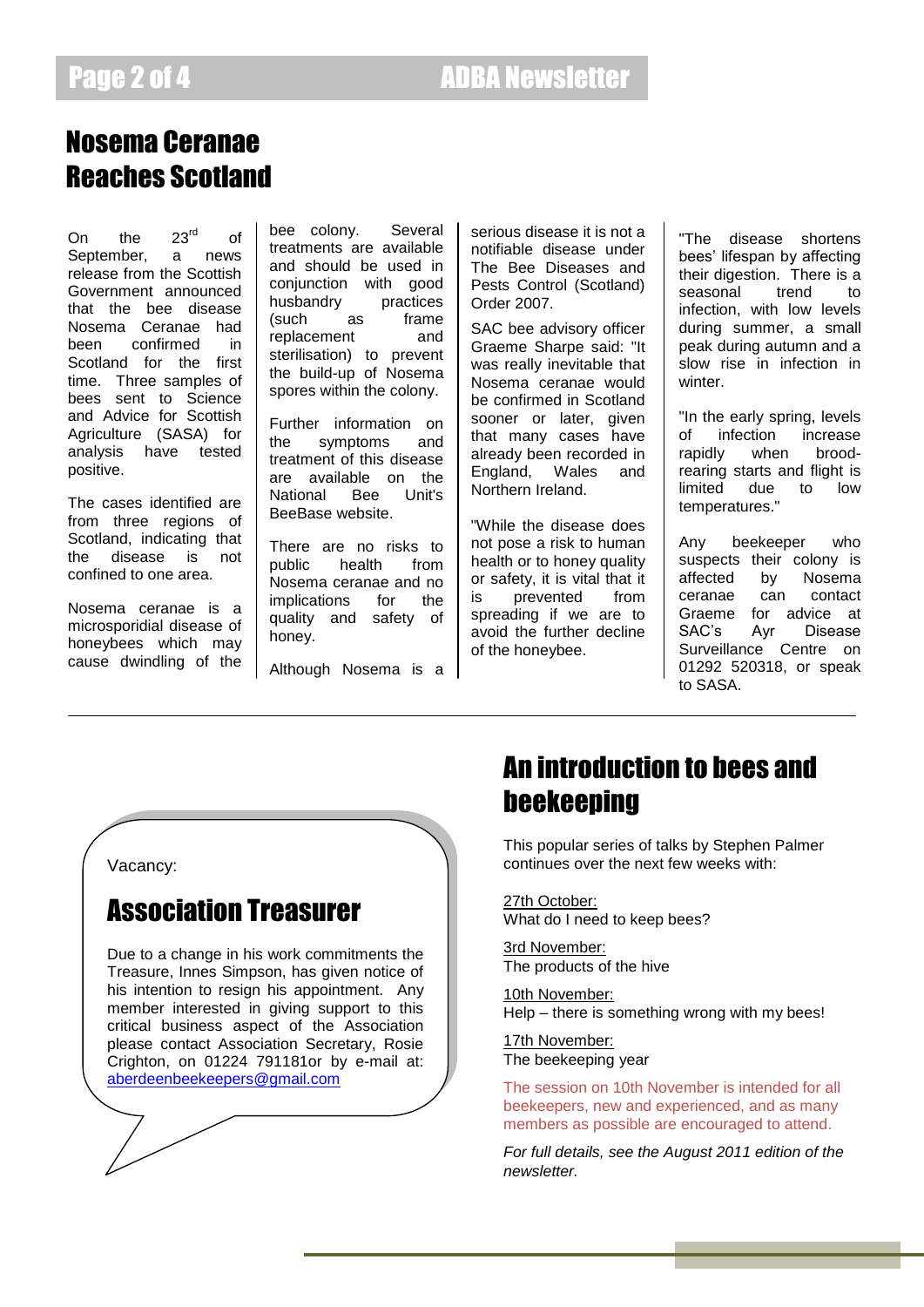#### Foraging around in the media

In a £156,000, three-year study, researchers from the University of Southampton are investigating a potential link between **diesel fumes from vehicles and bees' brains**. They feel that the nanoparticles which are emitted from diesel engines could affect bees' in-built navigation skills, disrupting their ability to find their way back to their hive. The story was covered by numerous news outlets, including the Daily Record at: [http://www.dailyrecord.co.uk/news/science](http://www.dailyrecord.co.uk/news/science-and-technology/2011/10/07/researchers-study-link-between-diesel-fumes-and-destruction-of-bee-colonies-86908-23473287/) [-and-technology/2011/10/07/researchers](http://www.dailyrecord.co.uk/news/science-and-technology/2011/10/07/researchers-study-link-between-diesel-fumes-and-destruction-of-bee-colonies-86908-23473287/)[study-link-between-diesel-fumes-and](http://www.dailyrecord.co.uk/news/science-and-technology/2011/10/07/researchers-study-link-between-diesel-fumes-and-destruction-of-bee-colonies-86908-23473287/)[destruction-of-bee-colonies-86908-](http://www.dailyrecord.co.uk/news/science-and-technology/2011/10/07/researchers-study-link-between-diesel-fumes-and-destruction-of-bee-colonies-86908-23473287/) [23473287/](http://www.dailyrecord.co.uk/news/science-and-technology/2011/10/07/researchers-study-link-between-diesel-fumes-and-destruction-of-bee-colonies-86908-23473287/)

Boosting **financial aid for apiculture** under the new Common Agriculture Policy after 2013, increasing support for coordinated research, encouraging information sharing and providing adequate training for beekeepers, farmers and veterinarians are among the measures recommended by the EU"s Agriculture and Rural Development Committee. Read the press release at:

[http://www.europarl.europa.eu/en/pressroo](http://www.europarl.europa.eu/en/pressroom/content/20111003IPR28105/html/Agriculture-committee-calls-for-EU-wide-action-to-save-bees) [m/content/20111003IPR28105/html/Agricul](http://www.europarl.europa.eu/en/pressroom/content/20111003IPR28105/html/Agriculture-committee-calls-for-EU-wide-action-to-save-bees) [ture-committee-calls-for-EU-wide-action](http://www.europarl.europa.eu/en/pressroom/content/20111003IPR28105/html/Agriculture-committee-calls-for-EU-wide-action-to-save-bees)[to-save-bees](http://www.europarl.europa.eu/en/pressroom/content/20111003IPR28105/html/Agriculture-committee-calls-for-EU-wide-action-to-save-bees)

In draft guidance that is highly likely to be confirmed early next year, the National Institute for Health and Clinical Excellence (NICE) has announced that it was recommending **a new NHS-funded 'vaccine' for people who had experienced "a severe systemic reaction to bee or wasp venom"**. The drug, Pharmalgen, de-sensitizes a person by gently stimulating their immune system. The jurisdiction of NICE covers England and Wales. Read the full story in the Telegraph at:

[http://www.telegraph.co.uk/health/healthne](http://www.telegraph.co.uk/health/healthnews/8796536/Bee-sting-vaccine-on-the-NHS.html) [ws/8796536/Bee-sting-vaccine-on-the-](http://www.telegraph.co.uk/health/healthnews/8796536/Bee-sting-vaccine-on-the-NHS.html)[NHS.html](http://www.telegraph.co.uk/health/healthnews/8796536/Bee-sting-vaccine-on-the-NHS.html)

**And finally...** bees are being told to buzz off by vegans pining after a honey fix. **Bee-free honey** is described as "an awesome alternative to the frighteningly under-regulated honey industry". The product is advertised at: <http://supervegan.com/blog/entry.php?id=1772>



#### ADBA Equipment

The Association has the following items of equipment available for free borrow: 2 honey extractors, 2 mini-melters, 2 heather honey presses, 1 wax extractor and 1 wax foundation press. These are available from the honey jar store at Danestone Market Garden (directions below) on payment of a returnable £10 deposit.

The maximum length of loan should be two weeks. Members who fail to return equipment within this time are likely to lose their deposit. Please return equipment promptly and allow others to benefit from it.

The Association honey jar store at Danestone Market Garden has supplies of Apistan, Jars, Ragus, Ambrosia Bee Syrup and Hessian for smoker fuel. The store is open between 6.30pm and 8pm on Wednesday evenings and at other times by arrangement with Sandy Gordon (Tel: 01224 484540).

*Directions: At Persley Bridge (Tesco) roundabout turn onto Laurel Drive. Continue for about ½ mile. Look for Laurel Place on your right (it is a semi-circle so take the second entrance into this street). Now turn left into Laurel Avenue. Danestone Market Garden is signposted, on the left, about 100 yards along.*